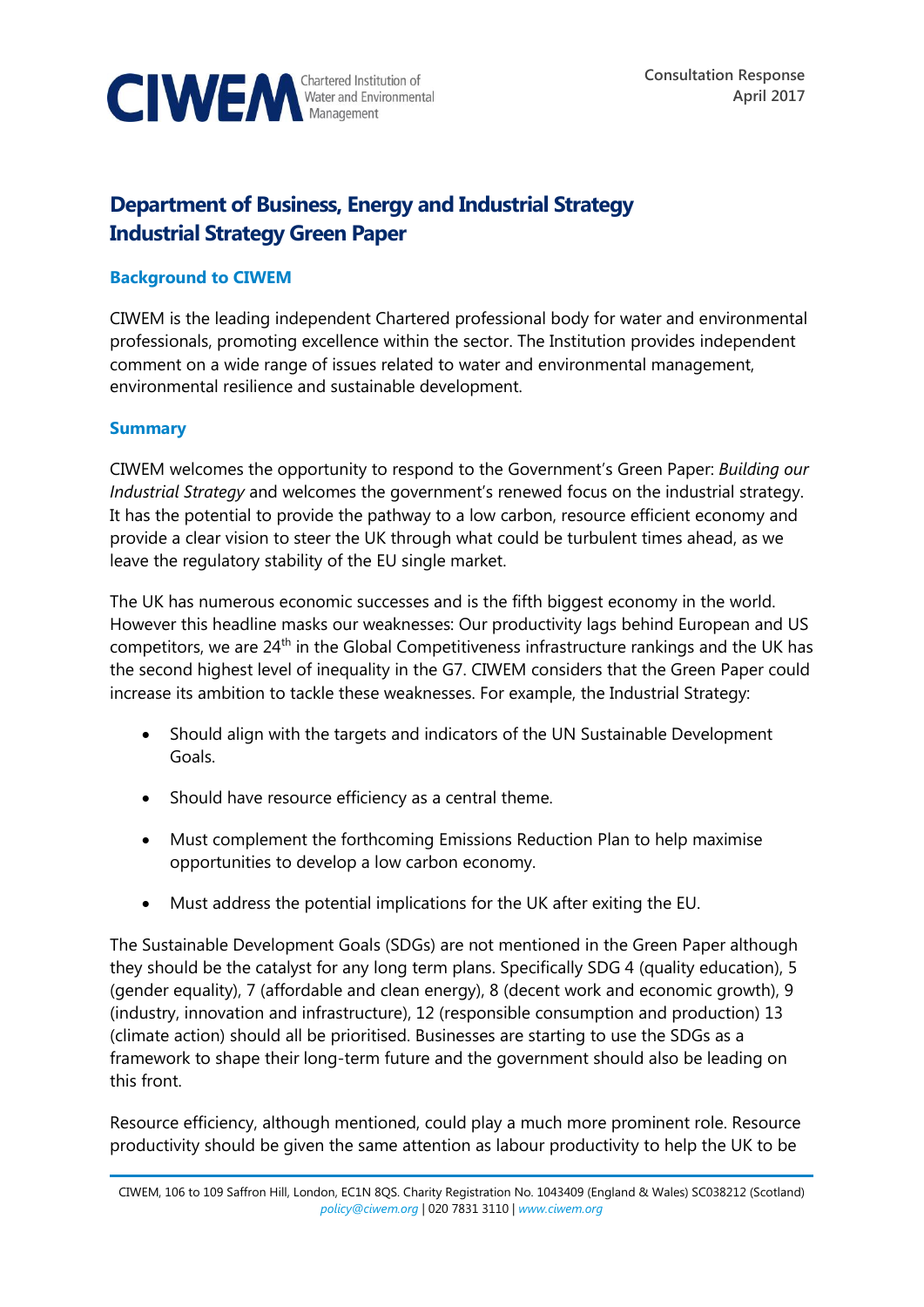more competitive. The Green Paper references Defra's 25 year environment plan for England as providing the vision for a more resource efficiency and resilient economy. Yet this may not be released until the end of this parliament. We consider resource efficiency must be driven throughout the whole economy and the Department for Business, Energy and Industrial Strategy should be the natural home for this work. Resilience to climate change impacts is only mentioned in the infrastructure section, but equally all areas of the economy will need to plan to adapt and become climate resilient.

Aligning with the Emissions Reduction Plan will ensure we that we invest in research, skills and technologies to develop a truly low carbon economy. The government must publish this overdue plan as soon as possible to demonstrate ongoing commitment to the Climate Change Act and to drive investment in clean infrastructure and technology.

There is little mention of the possible impacts of EU exit in the Green Paper, yet industry, investors and businesses craves long term stability. The strategy must address fundamental questions regarding state aid rules, trade, investment and research. Whilst we welcome the announcement of increased funding for R&D, a long term commitment (post 2021) to research funding should be included. This should represent 3 per cent of GDP, in line with global leaders in innovation (e.g. Japan, South Korea, and Sweden) rather than specifying short term cash sums.

The following sections address our views around the topics of EU exit, resource efficiency, energy, skills, infrastructure and investment.

# **EU Exit**

The Green Paper contains little analysis of what Brexit might mean for the Industrial Strategy. State aid rules, trade, investment and research could all be affected and could all present opportunities, but instead they are ignored. The reality is that most businesses, certainly the most forward thinking, do not regard regulation as a great burden. They plan for it and adapt to it, investing accordingly and will typically be more resilient as a result. The stability of EU policy and regulation has helped deliver against environmental needs and businesses will be looking for a clear steer along similar lines from UK government going forwards.

Outside of the Single Market, businesses will no longer be able sell their products into the EU without incurring tariffs unless a trade deal is agreed. In January 2017, exports to the EU were worth £12.8 billion, whereas UK imports from the EU totalled £19.5 billion. Motor vehicles, medicines and mechanical appliances were in the top exports from the UK to the EU in January 2017, and other EU members may try to entice producers of these products to resettle in their countries as they can guarantee them tariff-free access to the world's largest Single Market.

EU exit will change the internal political, economic and environmental balance of the EU as a whole and affect its stance on certain issues. For example, it may well change the balance of power between EU's more "Protectionist" and "Free Trade" blocs. There could also be a range of impacts on EU positions and decisions. For example, without the UK's influence there could be reduced ambition in relation to setting certain standards, particularly climate targets, and reforming the Common Agricultural Policy; but more willingness to accept regulatory solutions, for example in promoting a more circular economy.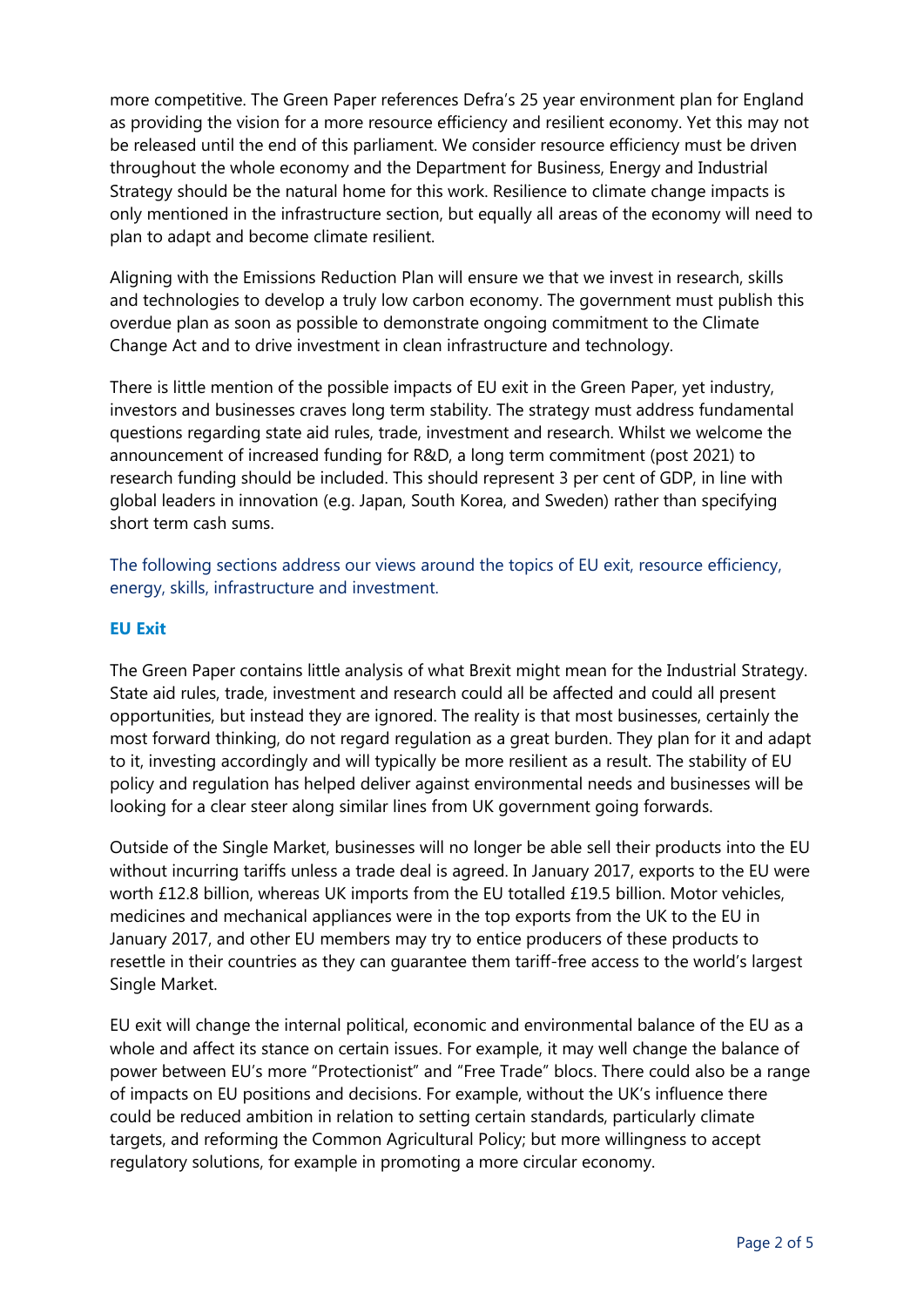# **Resource efficiency**

For years, technological, economic and social innovation has enabled us to minimise our labour input into our industrial processes; yet this has usually required the use of more energy and more materials. To reduce our reliance on fossil fuels, it is clear that we urgently need to decarbonise the energy system and reduce our energy use; but we also need to look at our material inputs and manage materials more effectively within the economy.

The increasing global demand for goods is leading to strains on supplies of some raw materials, contributing to sustained high resource prices and enhancing geopolitical risk. Commodity prices are currently at their most volatile since the oil shock of the 1970s. In all years since 1990, the UK has imported more than it has exported. Our imports currently include a quarter of our minerals and half of our biomass. Technological developments such as electric car batteries (lithium), solar energy (indium) and defence technologies are often tied to imported raw materials. Outside of the EU, our high rate of imports leaves us exposed to risk from currency devaluation and trade tariffs.

This strategy should be an opportunity to move towards a more resource efficient, circular economy that will not only preserve the natural environment and our supply of resources, but enable us to build a resilient and dynamic economy with strong international competitiveness. The Industrial Strategy needs to plan strategically, (taking trade into account) so that critical resources can be recovered and reused within our economy, reducing the need for virgin materials and increasing our resilience to price and supply volatility.

# **Energy**

The fastest growing sector of the UK economy through the recession has been low carbon goods and services, which has been growing at between four and six per cent per year<sup>i</sup>. Major investors such as pension funds are looking at the long term return and value of their investments. It is welcome that the Green Paper puts emphasis on the importance of the transition to low carbon energy but greater actions may be needed, and expected from the department which also has energy and climate change within its brief. We look forward to more detail in the Emissions Reduction Plan, for example on how we will decarbonise heat and whether the government will commit to developing carbon capture and storage technology.

The Green Paper also rightly identifies low cost energy and clean growth as a critical part of the picture and needs to send strong signals to investors and supply chains that the UK continues along this path. However behind the scenes, we know that new onshore wind is being blocked through planning although it is now commercially competitive and subsidy cuts and a lack of long term targets have seriously affected the development of solar and offshore wind. We welcome the move to combine business, energy and climate change into one government department, however we are concerned that climate change, as it is no longer reflected in the department's title, may take a back seat. The Industrial Strategy is a chance to put climate change and the low carbon at the forefront of the government's plans.

CIWEM supports the move to require energy suppliers to offer interactive smart meters to every household and small business by 2020. Demand for power varies during the day and between days, sometimes by a factor of about two. This gap is generally covered by fossil fuel. To minimise fossil fuel use it would be appropriate to store renewable energy for use in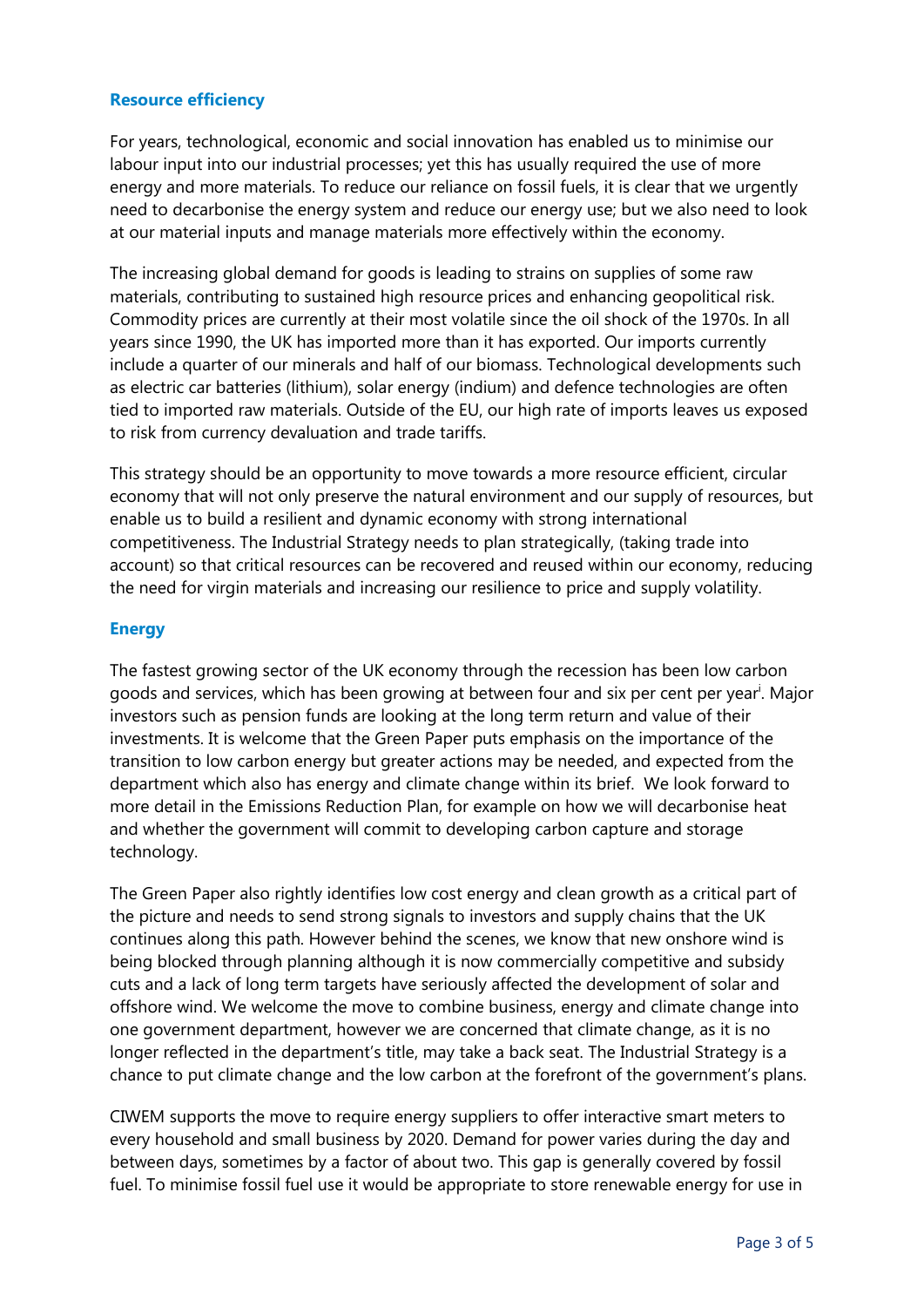peak times and when renewable energy is insufficient. CIWEM considers there needs to be far greater emphasis on the more efficient use of energy through insulation, efficiency and demand management, alongside dispersed storage across the grid to mitigate peak electrical loads. We support the review of the case for a new research institution to act as a focal point for work on battery technology, energy storage and grid storage technology and welcome the investment in new battery technology.

Vehicles could be part of the storage system by storing electricity in the batteries of electric cars. However there are several potential problems with this. At times when the grid would want to withdraw the energy to meet peak demand, generally in the evening, the cars may not be connected to the grid and most electrical loads in houses and businesses occur when people arrive (often having just exited a vehicle), so the process that gives rise to demand is not coincident with the need to charge vehicles. This needs careful thought on how it could be implemented. There has been a concern that charging will overload the grid, however this is false; provided charging is staggered and synchronised it is entirely possible to charge with little impact on peak demand.

### **Infrastructure and investment**

Although the Green Paper states the UK is the number one country for attracting private infrastructure investment, with an innovative business environment and high rates of private participation, this position will be at risk after EU Exit.

The UK's status in relation to the European Investment Bank (EIB) is not guaranteed after EU exit. The EIB invested €29bn between 2011 and 2015, acting as an anchor investor mostly in infrastructure projects such as the Thames Tideway Tunnel. Receiving funds from the EIB is not contingent on being an EU member state but being a shareholder in the Bank is and shareholders receive the vast majority of investment. Norway and Switzerland have struggled to gain access for funds unless they are for inter-connector projects. Therefore, there is an urgent need to clarify the UK's status post-Brexit and develop appropriate contingencies.

In the UK, the development and operation of infrastructure is largely the responsibility of the private sector. Private funding accounts for about 50 per cent of the total planned investment between 2016-17 and 2020-21. 43 per cent comes from the public sector, and a mix of public and private money funds the remainder. EU exit has the potential to alter levels of investment in infrastructure, at least in the short term. Public funding for infrastructure, particularly at the local and regional level, is also expected to remain constrained in the near to medium term. Therefore, while considering value for money, new financing streams will be required to deliver growth through infrastructure.

In this regard it is unfortunate that the government has chosen to sell off the Green Investment Bank which could have been used to mobilise much needed funds. The bank has achieved £12 billion investment in offshore wind, waste disposal and energy efficiency projects. If the new owners of the bank do not continue its 'green' remit, new methods of raising funds for hard-to-finance green projects will need to be found.

In the flood risk management sector, since 2012 the Flood and Coastal Erosion Resilience Partnership Funding model has been used to encourage the provision of external funding for flood defence schemes. However, despite its laudable aim for beneficiaries to support schemes, the present contribution of partnership funding from private sources is small. The